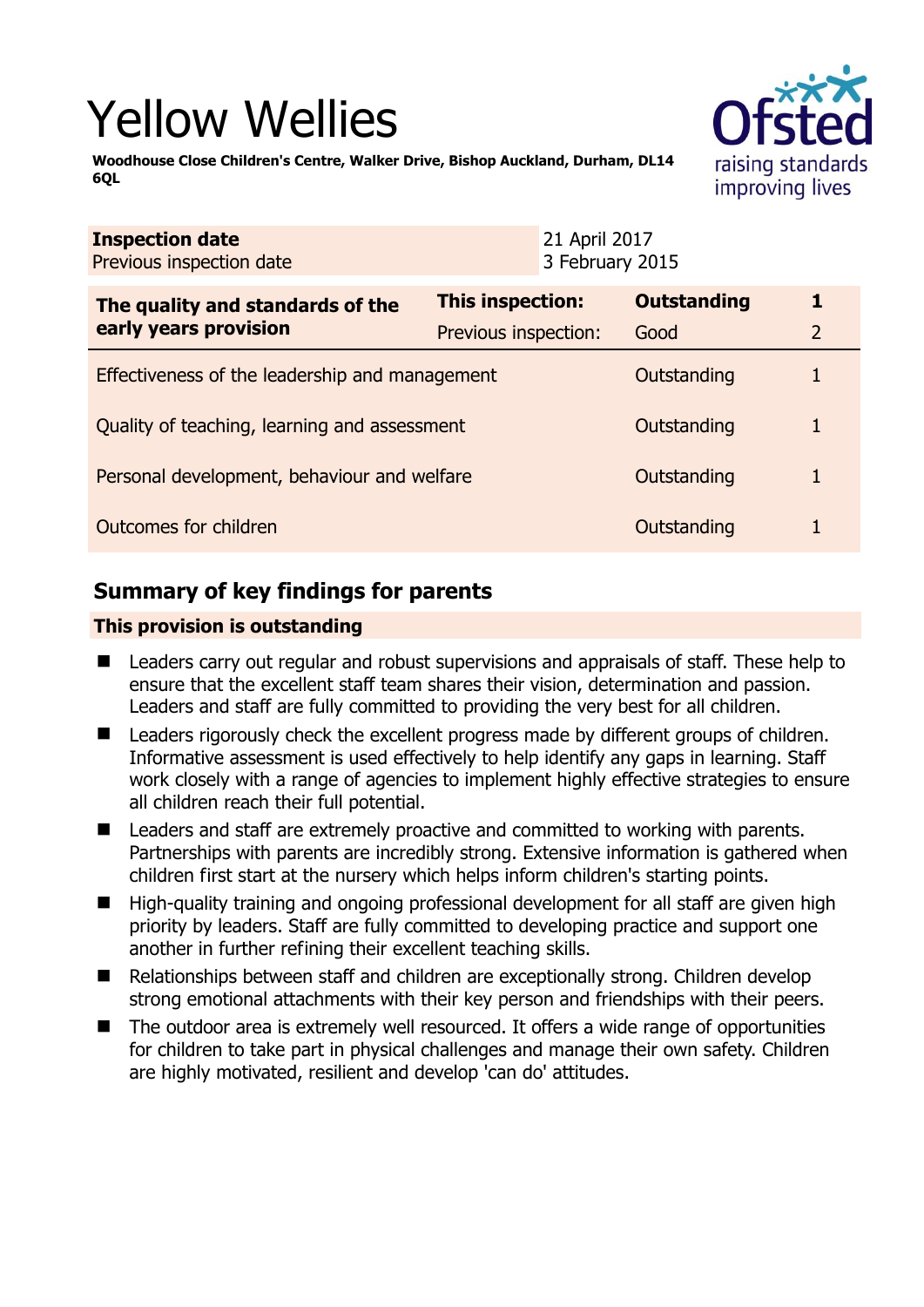# **What the setting needs to do to improve further**

## **To further improve the quality of the early years provision the provider should:**

■ continue to review and refine the newly introduced arrangements for mixed-age groupings to maintain the highest possible levels of achievement for all children.

## **Inspection activities**

- $\blacksquare$  The inspector observed the quality of teaching during activities indoors and outdoors, and assessed the impact this has on children's learning.
- The inspector spoke with staff and children during the inspection.
- The inspector completed a joint observation with the manager.
- The inspector held a meeting with the manager. She looked at relevant documentation and evidence of the suitability of staff.
- The inspector spoke to a number of parents during the inspection and took account of their views.

## **Inspector**

Amy Keith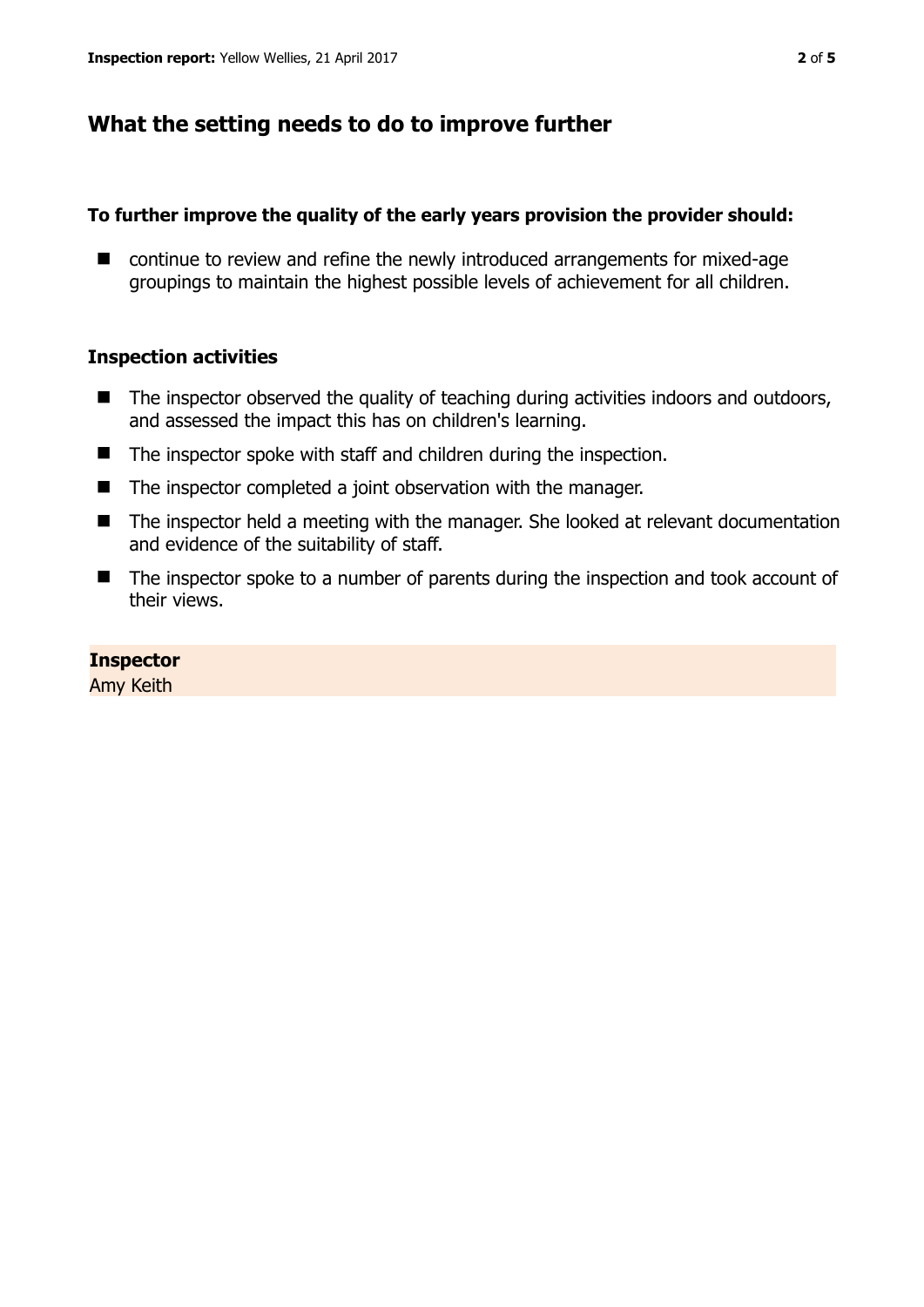## **Inspection findings**

#### **Effectiveness of the leadership and management is outstanding**

Safeguarding is effective. Leaders ensure that staff are extremely knowledgeable about the steps to take should concerns arise about children's welfare. Leaders follow strict recruitment procedures and ensure that thorough induction processes prepare staff for their roles. Self-evaluation is sharply focused and takes into account the views of staff, children and parents. Leaders have worked closely with staff to make highly effective changes since their last inspection. Leaders are very considered in their approach to driving improvements to ensure that exceptional standards are achieved and maintained. For example, newly introduced opportunities for mixed-age 'family' groups are being very closely monitored to ensure all children continue to make rapid progress.

## **Quality of teaching, learning and assessment is outstanding**

Staff plan extremely interesting and engaging projects. For example, children help adults to read the recipe and weigh ingredients as they make apple crumble. Staff ask highly effective questions to deepen children's understanding. Older children are confident to tell the rest of the group the instructions using pictures and words to help them. This supports their early reading skills incredibly well. The learning environment is exceptionally well organised and resourced to promote independent learning. Children talk excitedly at lunchtime about past learning experiences, such as when they cared for chicks by feeding them and taking care not to scare them. Children are very well prepared for their next stage in learning and their move to school.

#### **Personal development, behaviour and welfare are outstanding**

Children are extremely well looked after. Excellent deployment of highly qualified staff, along with detailed and precise care planning, helps to provide every child with the specific support they need. This includes children who have special educational needs and/or disabilities. Children behave exceptionally well. They play cooperatively and demonstrate excellent manners. Children are highly independent and develop these skills further as they serve themselves, pour drinks at lunchtime and take increasing responsibility for tidying up at the end of the session. Parents are overwhelmingly supportive of the care their children receive, making comments, such as, 'My child has settled exceptionally well'.

## **Outcomes for children are outstanding**

All children thrive in the stimulating and wholly inclusive environment. Pre-school children are highly motivated to explore the 'imagination station'. They explore a wide range of interesting materials as they make collage pictures and talk to staff about their creations. They write labels and ensure they write their names on their work. They show high levels of pride in their work and respond very positively to praise from staff.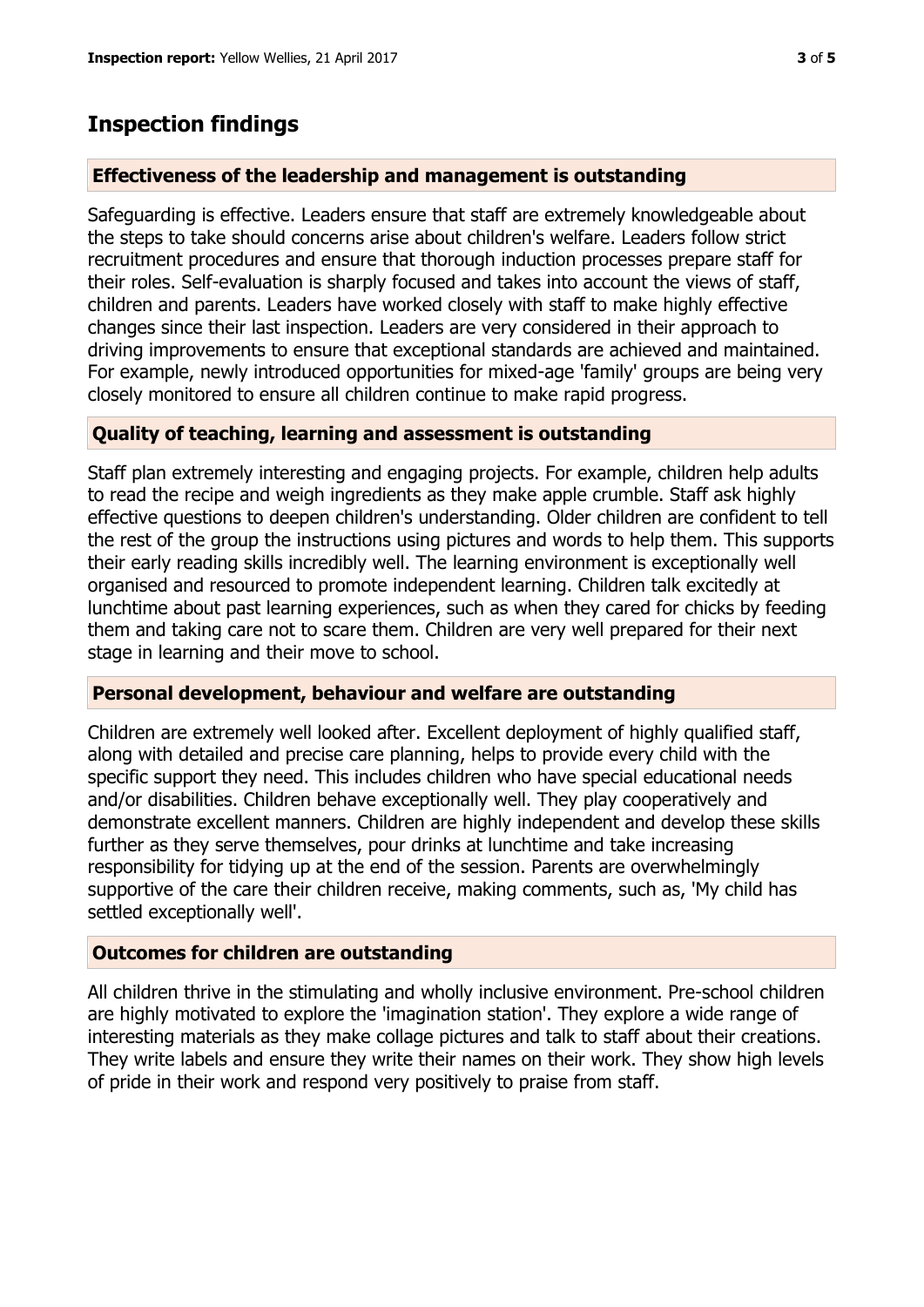## **Setting details**

| Unique reference number                             | EY403962                                                                             |  |
|-----------------------------------------------------|--------------------------------------------------------------------------------------|--|
| <b>Local authority</b>                              | Durham                                                                               |  |
| <b>Inspection number</b>                            | 1094159                                                                              |  |
| <b>Type of provision</b>                            | Full-time provision                                                                  |  |
| Day care type                                       | Childcare - Non-Domestic                                                             |  |
| <b>Registers</b>                                    | Early Years Register, Compulsory Childcare<br>Register, Voluntary Childcare Register |  |
| Age range of children                               | $0 - 5$                                                                              |  |
| <b>Total number of places</b>                       | 65                                                                                   |  |
| Number of children on roll                          | 56                                                                                   |  |
| Name of registered person                           | Daypark Ltd                                                                          |  |
| <b>Registered person unique</b><br>reference number | RP524704                                                                             |  |
| Date of previous inspection                         | 3 February 2015                                                                      |  |
| <b>Telephone number</b>                             | 01388 603862                                                                         |  |

Yellow Wellies was registered in 2010. The nursery employs 12 members of childcare staff. All staff hold appropriate early years qualifications at level 3 or above. Two members of staff hold early years professional status and one holds early years teacher status. The nursery opens all year round from Monday to Friday, except for bank holidays and one week at Christmas. Sessions are between 8am and 6pm. The nursery provides funded early education for two-, three- and four-year-old children. It supports children who speak English as an additional language and those who have special educational needs and/or disabilities.

This inspection was carried out by Ofsted under sections 49 and 50 of the Childcare Act 2006 on the quality and standards of provision that is registered on the Early Years Register. The registered person must ensure that this provision complies with the statutory framework for children's learning, development and care, known as the early years foundation stage.

Any complaints about the inspection or the report should be made following the procedures set out in the guidance 'Complaints procedure: raising concerns and making complaints about Ofsted', which is available from Ofsted's website: www.gov.uk/government/organisations/ofsted. If you would like Ofsted to send you a copy of the guidance, please telephone 0300 123 4234, or email enquiries@ofsted.gov.uk.